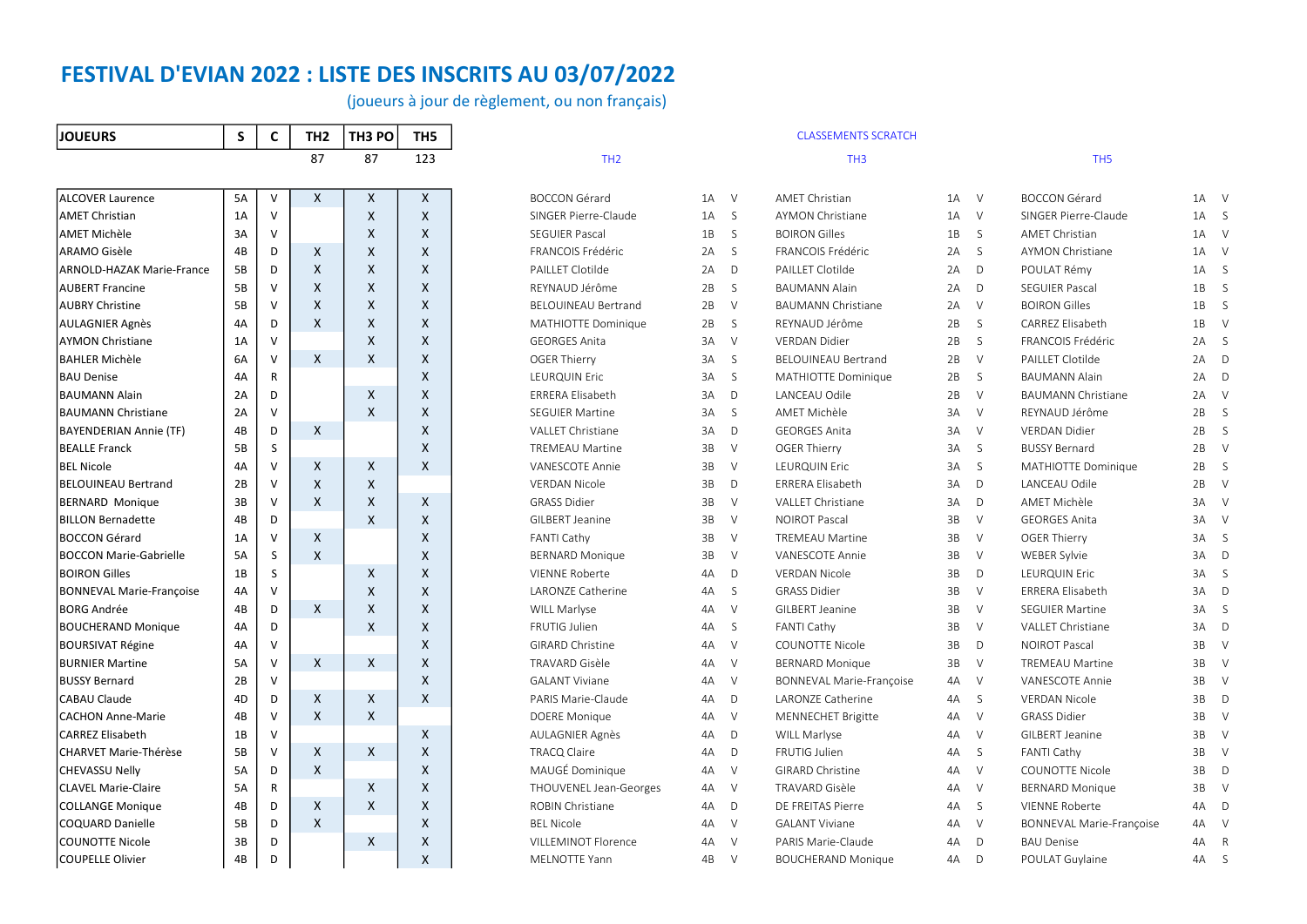(joueurs à jour de règlement, ou non français)

| <b>JOUEURS</b>                  | S              | C | TH <sub>2</sub> | TH3 PO | TH <sub>5</sub> |
|---------------------------------|----------------|---|-----------------|--------|-----------------|
|                                 |                |   | 87              | 87     | 123             |
|                                 |                |   |                 |        |                 |
| <b>CRUCIANI Anny</b>            | 4B             | D | X               | X      | X               |
| <b>CUTULLIC Patricia</b>        | 4A             | S |                 |        | X               |
| <b>DARBON Christine</b>         | 6A             | S | Χ               |        |                 |
| <b>DE FREITAS Pierre</b>        | 4A             | S |                 | X      | X               |
| <b>DEMIERRE Eliane</b>          | 5D             | D | X               |        | X               |
| <b>DOERE Monique</b>            | 4A             | V | X               |        |                 |
| <b>DUPERTUIS Christa</b>        | 4A             | D |                 |        | X               |
| <b>ERRERA Elisabeth</b>         | 3A             | D | X               | X      | X               |
| <b>FAGES Francine</b>           | 5A             | D | X               | Χ      | X               |
| <b>FANTI Cathy</b>              | 3B             | V | X               | X      | X               |
| <b>FRANCOIS Frédéric</b>        | 2A             | S | Χ               | X      | Χ               |
| <b>FRUTIG Julien</b>            | 4A             | S | X               | X      | X               |
| <b>GALANT Viviane</b>           | 4A             | V | X               | X      | X               |
| <b>GALIMIDI NIQUILLE Betti</b>  | 4B             | D | X               | X      | X               |
| <b>GENAND Edith</b>             | 5C             | D |                 | X      | X               |
| <b>GEORGES Anita</b>            | 3A             | V | Χ               | X      | X               |
| <b>GILBERT Jeanine</b>          | ЗB             | V | X               | X      | X               |
| <b>GIRARD Christine</b>         | 4A             | V | X               | Χ      | X               |
| <b>GNUVA Catherine</b>          | <b>5A</b>      | V |                 | X      | X               |
| <b>GOURMELON Valérie</b>        | $\overline{7}$ | S | X               | X      | X               |
| <b>GRASS Didier</b>             | 3B             | V | X               | X      | X               |
| <b>GUILHERMET Laetitia</b>      | 7              | S |                 |        | X               |
| <b>GUYOMARC'H Roselyne (TF)</b> | 5B             | R | X               | X      | X               |
| <b>HAULIN Nicole</b>            | 5D             | V | X               |        | X               |
| <b>HERMELIN Colette</b>         | 4D             | V | X               |        | X               |
| JARDIN Thierry                  | 4B             | S | Χ               | Χ      | X               |
| JUSTINE Marie-Josèphe (TF)      | 5A             | D | X               | X      | Χ               |
| <b>JOSSERAND Christine</b>      | 5A             | v |                 |        | X               |
| <b>LAFARGE Janine</b>           | 5D             | R | X               |        | X               |
| LANCEAU Odile                   | 2B             | V |                 | X      | X               |
| <b>LANGILLIER Monique</b>       | 4C             | V | X               | X      | X               |
| <b>LARONZE Catherine</b>        | 4A             | S | X               | Χ      | X               |
| LEBLANC Stéphane                | 4A             | V |                 | X      | X               |
| LE SCOUR Dominique              | 4B             | S |                 |        | X               |
| <b>LEURQUIN Eric</b>            | 3A             | S | Χ               | Χ      | Χ               |
| <b>LEVENBACH Kiki</b>           | 4B             | R | X               | X      | X               |
| <b>LIBOUREL Madeleine</b>       | 5B             | D | X               |        |                 |
| LOSAPIO Dominique               | 4C             | Ś |                 | X      | X               |

|                                 |                |              | 87                        | 87                        | 123 | TH <sub>2</sub>                |      |              | TH <sub>3</sub>                |           |              | TH <sub>5</sub>                |      |              |
|---------------------------------|----------------|--------------|---------------------------|---------------------------|-----|--------------------------------|------|--------------|--------------------------------|-----------|--------------|--------------------------------|------|--------------|
| <b>CRUCIANI Anny</b>            | 4B             | D            | $\mathsf{X}$              | $\mathsf{X}$              | X   | VALLET Françoise               | 4B   | $\vee$       | <b>AULAGNIER Agnès</b>         | 4A        | D            | DUPERTUIS Christa              | 4A D |              |
| <b>CUTULLIC Patricia</b>        | 4A             | S            |                           |                           | X   | <b>CACHON Anne-Marie</b>       | 4B   | $\vee$       | <b>TRACQ Claire</b>            | 4A        | D            | LARONZE Catherine              | 4A S |              |
| <b>DARBON Christine</b>         | 6A             | S            | $\mathsf{X}$              |                           |     | <b>GALIMIDI NIQUILLE Betti</b> | 4B   | D            | MAUGÉ Dominique                | 4A        | $\vee$       | <b>MENNECHET Brigitte</b>      |      | 4A V         |
| <b>DE FREITAS Pierre</b>        | 4A             | S            |                           | X                         | X   | <b>CRUCIANI Anny</b>           | 4B   | D            | THOUVENEL Jean-Georges         | 4A        | <b>V</b>     | WILL Marlyse                   |      | 4A V         |
| <b>DEMIERRE Eliane</b>          | 5D             | D            | X                         |                           | X   | SANTI Catherine                | 4B   | $\vee$       | ROBIN Christiane               | 4A        | D            | FRUTIG Julien                  | 4A   | S            |
| <b>DOERE Monique</b>            | 4A             | $\vee$       | $\boldsymbol{\mathsf{X}}$ |                           |     | QUENNET Elisabeth              | 4B   | S            | LEBLANC Stéphane               | 4A        | $\vee$       | GIRARD Christine               | 4A V |              |
| <b>DUPERTUIS Christa</b>        | 4A             | D            |                           |                           | X   | ARAMO Gisèle                   | 4B   | D            | <b>BEL Nicole</b>              | 4A        | $\vee$       | VAUCHER Elisabeth              | 4A D |              |
| <b>ERRERA Elisabeth</b>         | 3A             | D            | $\mathsf{X}$              | $\times$                  | X   | <b>COLLANGE Monique</b>        | 4B   | D            | <b>VILLEMINOT Florence</b>     | 4A        | <b>V</b>     | <b>TRAVARD Gisèle</b>          | 4A V |              |
| <b>FAGES Francine</b>           | 5A             | D            | $\mathsf{x}$              | $\times$                  | X   | <b>BORG Andrée</b>             | 4B   | D            | <b>MELNOTTE Yann</b>           | 4B        | $\vee$       | DE FREITAS Pierre              | 4A S |              |
| FANTI Cathy                     | 3B             | v            | $\boldsymbol{\mathsf{X}}$ | X                         | X   | MOREL Christine                | 4B   | D            | <b>VALLET Francoise</b>        | 4B        | $\vee$       | <b>BOURSIVAT Régine</b>        | 4A V |              |
| <b>FRANCOIS Frédéric</b>        | 2A             | S            | $\boldsymbol{X}$          | X                         | X   | JARDIN Thierry                 | 4B   | S.           | <b>CACHON Anne-Marie</b>       | 4B        | $\vee$       | <b>GALANT Viviane</b>          | 4A V |              |
| <b>FRUTIG Julien</b>            | 4A             | S            | X                         | X                         | X   | MELNOTTE Catherine             | 4B   | $\vee$       | <b>GALIMIDI NIQUILLE Betti</b> | 4B        | D            | PARIS Marie-Claude             | 4A D |              |
| <b>GALANT Viviane</b>           | 4A             | $\mathsf{V}$ | X                         | $\boldsymbol{\mathsf{x}}$ | X   | BAYENDERIAN Annie (TF)         | 4B   | D            | <b>CRUCIANI Anny</b>           | 4B        | D            | <b>BOUCHERAND Monique</b>      | 4A D |              |
| GALIMIDI NIQUILLE Betti         | 4B             | D            | $\mathsf{X}$              | $\times$                  | X   | LEVENBACH Kiki                 | 4B   | R            | SANTI Catherine                | 4B        | $\vee$       | AULAGNIER Agnès                |      | 4A D         |
| <b>GENAND Edith</b>             | 5C             | D            |                           | $\times$                  | X   | PAYOUX Françoise               | 4B   | $\vee$       | ARAMO Gisèle                   | 4B        | D            | PFLIEGER Anne-Marie            | 4A V |              |
| <b>GEORGES Anita</b>            | 3A             | $\vee$       | X                         | X                         | X   | <b>RAYNAL Pascal</b>           | 4B   | S            | <b>COLLANGE Monique</b>        | 4B        | D            | TRACQ Claire                   | 4A D |              |
| <b>GILBERT Jeanine</b>          | 3B             | $\vee$       | $\mathsf{X}$              | $\times$                  | X   | MICHON Sylvain                 | 4B   | S.           | NICOLAS Myriam                 | 4B        | S            | MAUGÉ Dominique                | 4A V |              |
| <b>GIRARD Christine</b>         | 4A             | $\vee$       | $\mathsf{x}$              | $\times$                  | X   | <b>LANGILLIER Monique</b>      | 4C   | $\vee$       | <b>BORG Andrée</b>             | 4B        | D            | THOUVENEL Jean-Georges         |      | 4A V         |
| <b>GNUVA Catherine</b>          | 5A             | $\vee$       |                           | $\times$                  | X   | CABAU Claude                   | 4D   | D            | <b>BILLON Bernadette</b>       | 4B        | D            | <b>ROBIN Christiane</b>        |      | 4A D         |
| <b>GOURMELON Valérie</b>        | $\overline{7}$ | S            | X                         | $\times$                  | X   | <b>HERMELIN Colette</b>        | 4D   | $\vee$       | MOREL Christine                | 4B        | D            | LEBLANC Stéphane               | 4A V |              |
| <b>GRASS Didier</b>             | 3B             | $\vee$       | $\boldsymbol{X}$          | $\times$                  | X   | MAISON Chantal                 | 4D   | D            | <b>JARDIN Thierry</b>          | 4B        | S            | <b>CUTULLIC Patricia</b>       | 4A S |              |
| <b>GUILHERMET Laetitia</b>      | $\overline{7}$ | S            |                           |                           | X   | <b>BURNIER Martine</b>         | 5A   | $\vee$       | MELNOTTE Catherine             | 4B        | $\vee$       | <b>BEL Nicole</b>              | 4A V |              |
| <b>GUYOMARC'H Roselyne (TF)</b> | 5B             | R            | $\mathsf{x}$              | X                         | X   | PAQUET Catherine               | 5A   | S.           | LEVENBACH Kiki                 | 4B        | $\mathsf{R}$ | VILLEMINOT Florence            | 4A V |              |
| <b>HAULIN Nicole</b>            | 5D             | $\vee$       | X                         |                           | X   | <b>BOCCON Marie-Gabrielle</b>  | 5A S |              | PAYOUX Françoise               | 4B        | $\vee$       | <b>TENTHOREY Michel</b>        | 4A D |              |
| <b>HERMELIN Colette</b>         | 4D             | V            | X                         |                           | X   | <b>FAGES Francine</b>          | 5A   | $\mathsf{D}$ | RAYNAL Pascal                  | 4B        | <sub>S</sub> | <b>SCHMITT Annie</b>           | 4A V |              |
| JARDIN Thierry                  | 4B             | S            | $\boldsymbol{X}$          | X                         | X   | MALESZKA Annie                 | 5A   | $\vee$       | MICHON Sylvain                 | 4B        | S            | <b>MELNOTTE Yann</b>           | 4B   | V            |
| JUSTINE Marie-Josèphe (TF)      | 5A             | D            | $\boldsymbol{X}$          | X                         | X   | SARRON Roselyne                | 5A   | $\vee$       | LANGILLIER Monique             | 4C        | $\vee$       | VALLET Françoise               | 4B   | $\vee$       |
| JOSSERAND Christine             | 5A             | $\vee$       |                           |                           | X   | CHEVASSU Nelly                 | 5A D |              | LOSAPIO Dominique              | 4C        | S.           | <b>GALIMIDI NIQUILLE Betti</b> | 4B   | D            |
| LAFARGE Janine                  | 5 <sub>D</sub> | R            | $\times$                  |                           | X   | ALCOVER Laurence               | 5A   | $\vee$       | CABAU Claude                   | 4D        | D            | PACHE Josiane                  | 4B   | D            |
| LANCEAU Odile                   | 2B             | $\vee$       |                           | $\times$                  | X   | JUSTINE Marie-Josèphe (TF)     | 5A   | $\mathsf{D}$ | <b>CLAVEL Marie-Claire</b>     | 5A        | $\mathsf{R}$ | <b>CRUCIANI Anny</b>           | 4B   | D            |
| LANGILLIER Monique              | 4C             | $\vee$       | $\mathsf{X}$              | X                         | X   | <b>MONDON Françoise</b>        | 5A S |              | <b>BURNIER Martine</b>         | 5A        | $\vee$       | SANTI Catherine                | 4B   | V            |
| <b>LARONZE Catherine</b>        | 4A             | S            | X                         | X                         | X   | CHARVET Marie-Thérèse          | 5B   | $\vee$       | PAQUET Catherine               | 5A        | S            | QUENNET Elisabeth              | 4B   | S            |
| <b>LEBLANC Stéphane</b>         | 4A             | $\vee$       |                           | X                         | X   | <b>VIENNE Lucien</b>           | 5B   | $\mathsf{R}$ | <b>FAGES Francine</b>          | <b>5A</b> | D            | ARAMO Gisèle                   | 4B   | D            |
| LE SCOUR Dominique              | 4B             | S            |                           |                           | X   | COQUARD Danielle               | 5B   | D            | MALESZKA Annie                 | 5A        | $\vee$       | <b>COUPELLE Olivier</b>        | 4B   | $\mathsf{D}$ |
| <b>LEURQUIN Eric</b>            | 3A             | S            | $\mathsf{x}$              | X                         | X   | <b>AUBERT Francine</b>         | 5B   | $\vee$       | <b>SARRON Roselyne</b>         | 5A        | V            | <b>COLLANGE Monique</b>        | 4B   | D            |
| LEVENBACH Kiki                  | 4B             | R            | X                         | X                         | X   | GUYOMARC'H Roselyne (TF)       | 5B   | R            | <b>ALCOVER Laurence</b>        | 5A        | $\vee$       | NICOLAS Myriam                 | 4B   | S.           |
| LIBOUREL Madeleine              | 5B             | D            | $\mathsf{x}$              |                           |     | ARNOLD-HAZAK Marie-France      | 5B   | D            | JUSTINE Marie-Josèphe (TF)     | 5A        | D            | <b>BORG Andrée</b>             | 4B   | D            |
| LOSAPIO Dominique               | 4C             | <sub>S</sub> |                           | $\times$                  | X   | LIBOUREL Madeleine             | 5B   | $\mathsf{D}$ | <b>GNUVA Catherine</b>         | 5A        | $\vee$       | <b>BILLON Bernadette</b>       | 4B   | D            |

CLASSEMENTS SCRATCH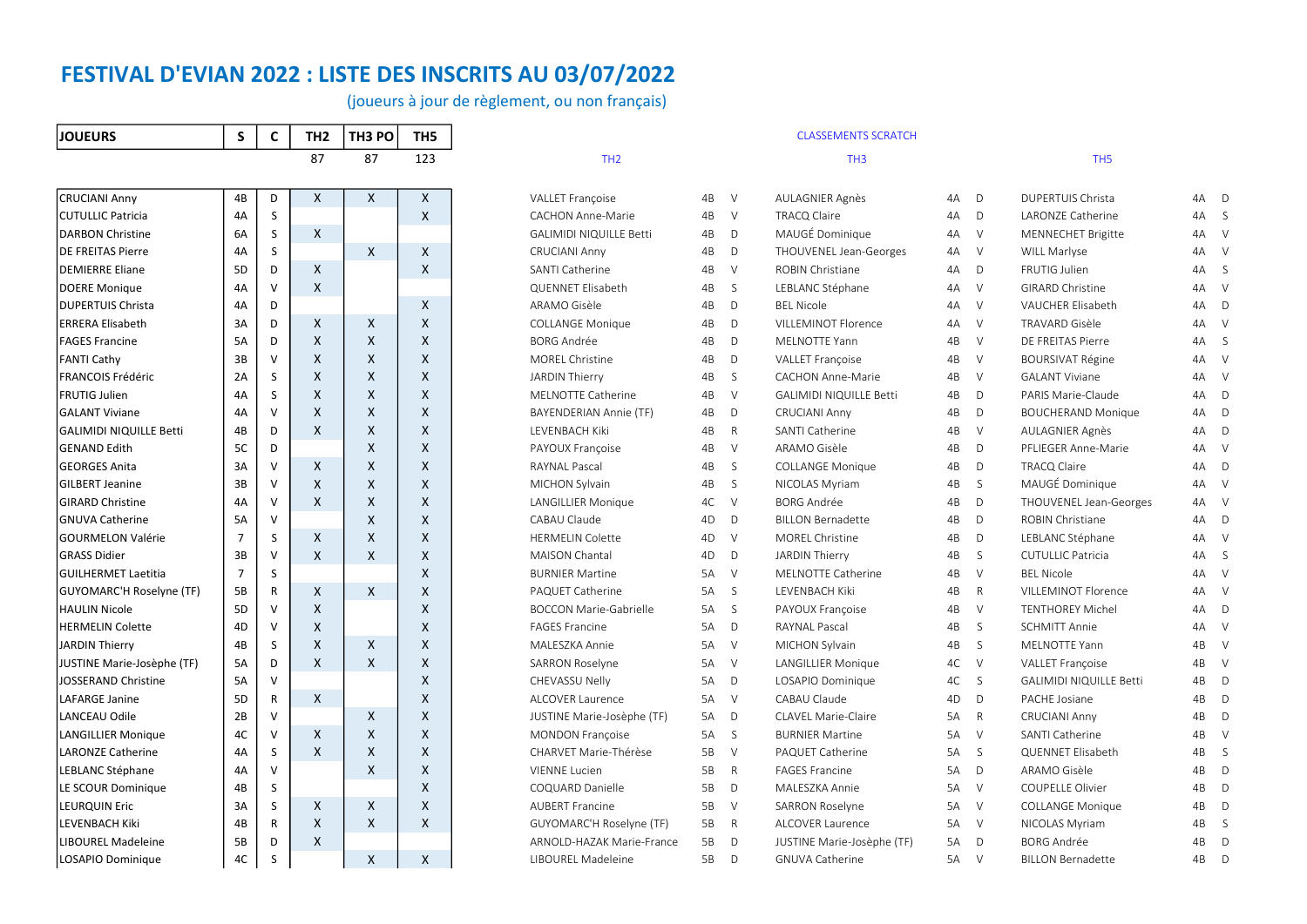(joueurs à jour de règlement, ou non français)

| <b>JOUEURS</b>             | S              | C            | TH <sub>2</sub> | TH <sub>3</sub> PO | TH <sub>5</sub> |                         |             |              | <b>CLASSEMENTS SCRATCH</b> |                |        |                               |      |        |
|----------------------------|----------------|--------------|-----------------|--------------------|-----------------|-------------------------|-------------|--------------|----------------------------|----------------|--------|-------------------------------|------|--------|
|                            |                |              | 87              | 87                 | 123             | TH <sub>2</sub>         |             |              | TH <sub>3</sub>            |                |        | TH <sub>5</sub>               |      |        |
| <b>MAISON Chantal</b>      | 4D             | D            | X               |                    | $\mathsf{X}$    | RIAND Michèle           | 5B          | $\mathsf{R}$ | CHARVET Marie-Thérèse      | 5B             | $\vee$ | MOREL Christine               | 4B D |        |
| MALESZKA Annie             | 5A             | $\vee$       | X               | $\mathsf{X}$       |                 | <b>AUBRY Christine</b>  | 5B          | $\vee$       | <b>AUBERT Francine</b>     | 5B             | $\vee$ | JARDIN Thierry                | 4B S |        |
| <b>MAROLLEAU Yvette</b>    | 5A             | D            |                 |                    | X               | REBILLARD Brigitte      | 5B          | S.           | GUYOMARC'H Roselyne (TF)   | 5B             | R      | MELNOTTE Catherine            | 4B V |        |
| <b>MATHIOTTE Dominique</b> | 2B             | S            | X               | X                  | X               | SAMMUT Solange          | 5D          | D            | ARNOLD-HAZAK Marie-France  | 5B             | D      | BAYENDERIAN Annie (TF)        | 4B   | D      |
| MAUGÉ Dominique            | 4A             | $\vee$       | X               | X                  | X               | LAFARGE Janine (TF)     | 5D          | $\mathsf{R}$ | RIAND Michèle              | 5B             | R      | LEVENBACH Kiki                | 4B   | R      |
| <b>MEHN Brigitte</b>       | 6D             | $\vee$       | X               | X                  |                 | <b>HAULIN Nicole</b>    | 5D          | $\vee$       | <b>AUBRY Christine</b>     | 5B             | $\vee$ | PAYOUX Françoise              | 4B   | $\vee$ |
| <b>MELNOTTE Catherine</b>  | 4B             | $\vee$       | X               | X                  | X               | <b>DEMIERRE Eliane</b>  | 5D          | D            | <b>GENAND Edith</b>        | 5C             | D      | <b>RAYNAL Pascal</b>          | 4B   | S      |
| <b>MELNOTTE Yann</b>       | 4B             | $\vee$       | X               | X                  | X               | <b>DARBON Christine</b> | 6A          | <sub>S</sub> | SAMMUT Solange             | 5D             | D      | <b>MICHON Sylvain</b>         | 4B   | S      |
| <b>MENNECHET Brigitte</b>  | 4A             | $\vee$       |                 | X                  | $\mathsf{x}$    | <b>BAHLER Michèle</b>   | 6A          | $\vee$       | <b>BAHLER Michèle</b>      | 6A             | $\vee$ | LE SCOUR Dominique            | 4B S |        |
| <b>MICHON Sylvain</b>      | 4B             | S            | X               | X                  | X               | <b>MEHN Brigitte</b>    | 6D          | $\vee$       | <b>MEHN Brigitte</b>       | 6D             | $\vee$ | <b>LANGILLIER Monique</b>     | 4C V |        |
| <b>MONDON Françoise</b>    | 5A             | S            | X               |                    | X               | GOURMELON Valérie       | $7^{\circ}$ | S            | GOURMELON Valérie          | 7 <sup>7</sup> | S.     | <b>MUSTER Yvan</b>            | 4C V |        |
| <b>MOREL Christine</b>     | 4B             | D            | $\mathsf{x}$    | $\times$           | X               |                         |             |              |                            |                |        | LOSAPIO Dominique             | 4C S |        |
| <b>MUSTER Yvan</b>         | 4C             | $\vee$       |                 |                    | X               |                         |             |              |                            |                |        | CABAU Claude                  | 4D D |        |
| <b>NICOLAS Myriam</b>      | 4B             | S            |                 | X                  | $\mathsf{x}$    |                         |             |              |                            |                |        | <b>HERMELIN Colette</b>       | 4D V |        |
| <b>NOIROT Pascal</b>       | 3B             | $\vee$       |                 | X                  | X               |                         |             |              |                            |                |        | MAISON Chantal                | 4D   | D      |
| <b>OGER Thierry</b>        | 3A             | S            | X               | X                  | X               |                         |             |              |                            |                |        | CLAVEL Marie-Claire           | 5A R |        |
| PACHE Josiane              | 4B             | D            |                 |                    | X               |                         |             |              |                            |                |        | <b>BURNIER Martine</b>        | 5A V |        |
| <b>PAILLET Clotilde</b>    | 2A             | D            | X               | X                  | X               |                         |             |              |                            |                |        | PAQUET Catherine              | 5A S |        |
| <b>PAQUET Catherine</b>    | 5A             | S            | X               | X                  | X               |                         |             |              |                            |                |        | JOSSERAND Christine           | 5A V |        |
| <b>PARIS Marie-Claude</b>  | 4A             | D            | X               | X                  | $\mathsf{x}$    |                         |             |              |                            |                |        | <b>BOCCON Marie-Gabrielle</b> | 5A S |        |
| PAYOUX Françoise           | 4B             | $\vee$       | X               | X                  | X               |                         |             |              |                            |                |        | <b>FAGES Francine</b>         | 5A D |        |
| PFLIEGER Anne-Marie        | 4A             | $\vee$       |                 |                    | X               |                         |             |              |                            |                |        | MAROLLEAU Yvette              | 5A D |        |
| <b>PITTET Dominique</b>    | 5B             | S            |                 |                    | $\mathsf{x}$    |                         |             |              |                            |                |        | <b>SARRON Roselyne</b>        | 5A V |        |
| POULAT Guylaine            | 4A             | S            |                 |                    | $\mathsf{x}$    |                         |             |              |                            |                |        | CHEVASSU Nelly                | 5A D |        |
| POULAT Rémy                | 1A             | S            |                 |                    | X               |                         |             |              |                            |                |        | ALCOVER Laurence              | 5A V |        |
| <b>QUENNET Elisabeth</b>   | 4B             | S            | X               |                    | X               |                         |             |              |                            |                |        | JUSTINE Marie-Josèphe (TF)    | 5A D |        |
| <b>RAYNAL Pascal</b>       | 4B             | S            | X               | X                  | X               |                         |             |              |                            |                |        | <b>MONDON Françoise</b>       | 5A S |        |
| <b>REBILLARD Brigitte</b>  | 5B             | S            | $\mathsf{x}$    |                    | $\mathsf{x}$    |                         |             |              |                            |                |        | <b>GNUVA Catherine</b>        | 5A V |        |
| REYNAUD Jérôme             | 2B             | S            | X               | X                  | $\mathsf{x}$    |                         |             |              |                            |                |        | PITTET Dominique              | 5B   | S      |
| RIAND Michèle              | 5B             | R            | X               | X                  | X               |                         |             |              |                            |                |        | CHARVET Marie-Thérèse         | 5B   | $\vee$ |
| ROBIN Christiane           | 4A             | D            | X               | X                  | X               |                         |             |              |                            |                |        | <b>VIENNE Lucien</b>          | 5B   | R      |
| <b>SAMMUT Solange</b>      | 5 <sub>D</sub> | D            | X               | X                  | X               |                         |             |              |                            |                |        | COQUARD Danielle              | 5B   | D      |
| <b>SANTI Catherine</b>     | 4B             | $\mathsf{V}$ | X               | X                  | $\mathsf{x}$    |                         |             |              |                            |                |        | <b>AUBERT Francine</b>        | 5B V |        |
| <b>SARRON Roselyne</b>     | 5A             | $\vee$       | X               | X                  | X               |                         |             |              |                            |                |        | GUYOMARC'H Roselyne (TF)      | 5B   | R      |
| <b>SCHMITT Annie</b>       | 4A             | $\vee$       |                 |                    | X               |                         |             |              |                            |                |        | <b>BEALLE Franck</b>          | 5B S |        |
| <b>SEGUIER Martine</b>     | 3A             | S            | X               |                    | X               |                         |             |              |                            |                |        | ARNOLD-HAZAK Marie-France     | 5B D |        |
| <b>SEGUIER Pascal</b>      | 1B             | S            | x               |                    | $\mathsf{x}$    |                         |             |              |                            |                |        | RIAND Michèle                 | 5B   | R      |
| SINGER Pierre-Claude       | 1A             | S            | X               |                    | $\mathsf{x}$    |                         |             |              |                            |                |        | <b>AUBRY Christine</b>        | 5B   | V      |

# REBILLARD Brigitte 5B S GUYOMARC'H Roselyne (TF) 5B R SAMMUT Solange 3D D ARNOLD-HAZAK Marie-France 5B D

| <b>MOREL Christine</b>           | 4B | D            |
|----------------------------------|----|--------------|
| JARDIN Thierry                   | 4B | S            |
| <b>MELNOTTE Catherine</b>        | 4B | V            |
| BAYENDERIAN Annie (TF)           | 4B | D            |
| <b>I FVFNBACH Kiki</b>           | 4B | $\mathsf{R}$ |
| PAYOUX Françoise                 | 4B | V            |
| <b>RAYNAL Pascal</b>             | 4B | S            |
| MICHON Sylvain                   | 4B | S            |
| LE SCOUR Dominique               | 4B | S            |
| LANGILLIER Monique               | 4C | V            |
| <b>MUSTER Yvan</b>               | 4C | V            |
| LOSAPIO Dominique                | 4C | S            |
| CABAU Claude                     | 4D | D            |
| <b>HERMELIN Colette</b>          | 4D | V            |
| MAISON Chantal                   | 4D | D            |
| CLAVEL Marie-Claire              | 5A | $\mathsf{R}$ |
| <b>BURNIFR Martine</b>           | 5A | $\vee$       |
| PAQUET Catherine                 | 5A | S            |
| <b>JOSSERAND Christine</b>       | 5A | $\vee$       |
| <b>BOCCON Marie-Gabrielle</b>    | 5A | S            |
| <b>FAGES Francine</b>            | 5A | D            |
| <b>MAROLLEAU Yvette</b>          | 5A | D            |
| <b>SARRON Roselyne</b>           | 5A | $\vee$       |
| <b>CHEVASSU Nelly</b>            | 5A | D            |
| <b>ALCOVER Laurence</b>          | 5A | V            |
| JUSTINE Marie-Josèphe (TF)       | 5A | D            |
| <b>MONDON Francoise</b>          | 5A | S            |
| <b>GNUVA Catherine</b>           | 5A | $\vee$       |
| PITTET Dominique                 | 5B | S            |
| CHARVET Marie-Thérèse            | 5B | V            |
| <b>VIENNE Lucien</b>             | 5B | R            |
| COQUARD Danielle                 | 5B | D            |
| <b>AUBERT Francine</b>           | 5B | V            |
| GUYOMARC'H Roselyne (TF)         | 5B | R            |
| <b>BEALLE Franck</b>             | 5B | S            |
| <b>ARNOLD-HAZAK Marie-France</b> | 5В | D            |
| RIAND Michèle                    | 5B | R            |
| <b>AUBRY Christine</b>           | 5B | V            |